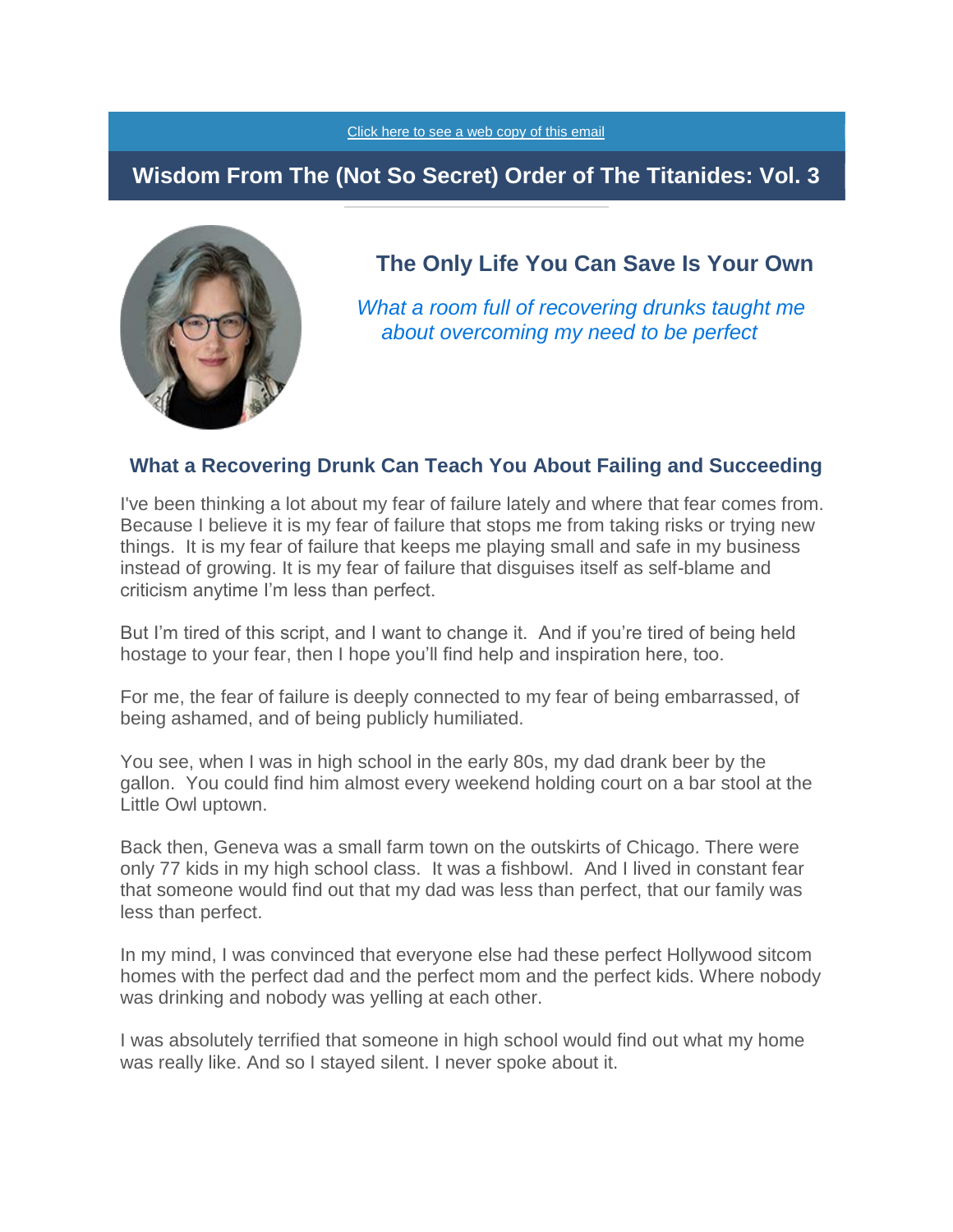Then one night, during what must have been my senior year in high school, my dad brought home a bunch of drunks from the bar to cook them dinner at our house. Now, as an adult looking back, I can see it as actually a gift of charity. Most of these men had no place to go and no families, and my father had invited them home for a meal that he was cooking for them.

But back then, I couldn't have cared less. I didn't want them in my house. I didn't want to deal with a bunch of drunks. My dad had already been drinking, and I knew that when the rest of the guys showed up, there would be a lot more drinking.

I didn't want to be there, but I didn't have a car, and I was trapped.

Then, something in me just snapped. I called my friend Andy and said, "Come pick me up. My dad is drunk. I don't want to be here. Come get me." He never even questioned it. He just drove over and picked me up. We went over to a friend's house and played Monopoly.

When I told my friends, they didn't say, "Oh, my God. I can't believe your dad is drunk." They just came and picked me up. They supported me. They were there for me.

And I felt this huge relief, this huge freedom in admitting that my family was not perfect. I was free from my fear of not being good enough, of not being perfect. That was the first time I realized that the secret to overcoming fear is vulnerability.

### **And if you want to overcome your fear of failure and take more risks in your business, then you're going to have to get comfortable with vulnerability too.**

This isn't some new age mumbo jumbo. It's backed by reams of research by one of my favorite social scientists, Dr. Brené Brown. As Dr. Brown explains, shame is what keeps us trapped and held hostage to our fear. Shame is what tells us that we're not good enough. Shame is the most powerful master emotion. As long as we're ashamed of our failures, we're never going to take more risks.

But as Dr. Brown so eloquently put it, "There is no innovation and creativity without failure. Period."

### **If you want to grow and succeed, you've got to take the shame out of failure.**

And the only way I know how to do that is to risk telling the truth about my failure to someone I love and trust. In other words, I have to be vulnerable enough to admit my failures.

When my oldest son went off to college, instead of succeeding during his freshman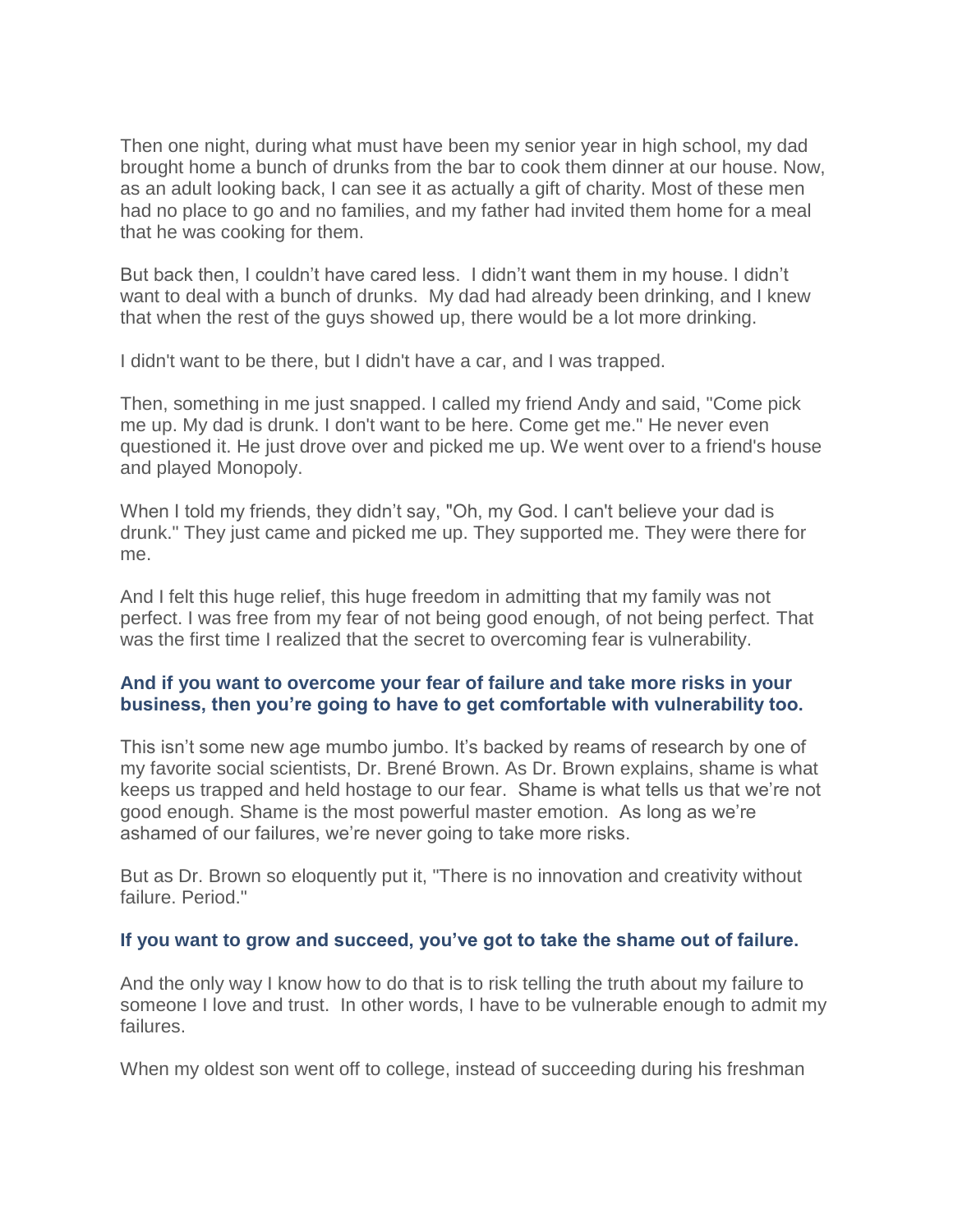year, he suffered a major psychotic break. We brought him home in April and he was in and out of rehab centers and psychiatric facilities for months. That summer, the other moms would see me at the pool or the grocery store and ask, "How is Jake doing?"

I didn't want to be a failure as a mom. I didn't want to say that my kid wasn't succeeding. So I would hedge. I would say things like, "Oh you know, freshman year is a challenge for all of us." Or I would just change the topic. Or I would lie and say, "He's great," with no details.

Then just like with my dad, one day, I reached the breaking point where so much trauma was going on in our life, I could not even drag up another lie. I just turned to these moms who seemed like they all had it together and I said, "Actually, Jake had a psychotic break in April. He's in the psychiatric hospital and rehab right now. I don't know if he's ever coming back."

Instead of judging me or looking down their noses at me, these moms would all of a sudden get vulnerable and real. It turned out that many of their children were not perfect either. Some were really struggling. When I admitted that I was less than perfect, these moms could finally drop their façade of being the perfect mom, and they could share with me what was really going on with their children.

It became this moment of connection and vulnerability instead of a moment of shame and fear. I was accepted for who I was, and that fear of not being the perfect mother vanished. And I learned a lot of other mothers are not perfect either.

### **When you are vulnerable and accepting of yourself, it allows others to be vulnerable too.**

When it comes to being vulnerable and overcoming a fear of failure, there is no better teacher in my opinion than the men and women of Alcoholics Anonymous. I'm in awe of their ability to be honest with each other and to support each other as they struggle to stay sober one day at a time. And I think they can teach us a lot about bravery and courage and taking risks.

This year, about a week before Christmas, my husband asked me if I wanted to go to what is called an open AA meeting. An open AA meeting means people who are not addicts or alcoholics are welcome to attend. At this meeting, a woman shared her story, and it was incredibly brave and vulnerable and real. And I could not stop crying. It's what inspired me to write this newsletter this month.

Almost all AA leads follow a very simple formula, which is actually very similar to a formula that we also use in copywriting. It's a hero's journey story. The person giving the lead begins by talking about what their life was like *before* they found recovery,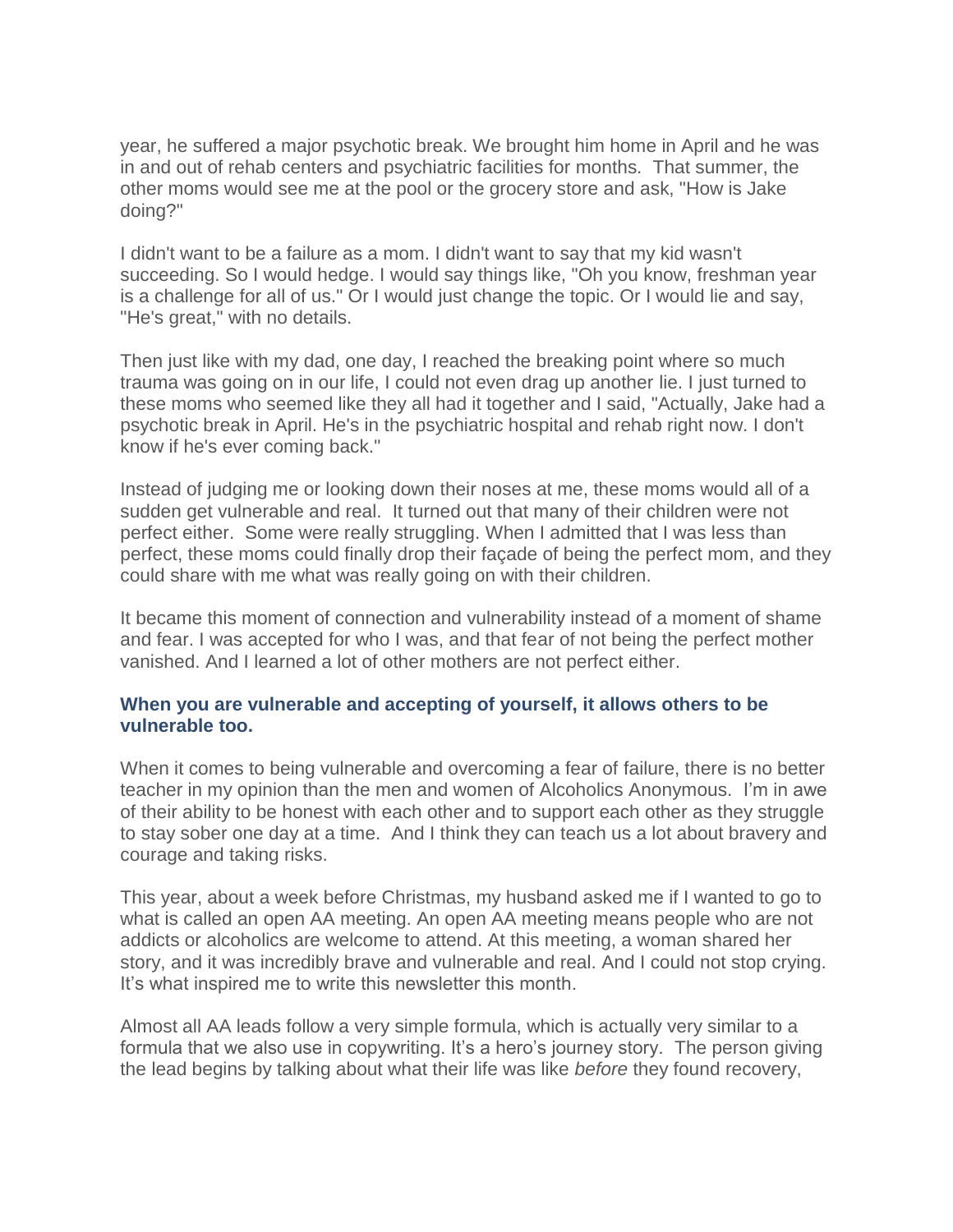while they were still drinking and using. Then they share the turning point, the moment when they finally decided to reach out for help, when they found AA. And they end by talking about what their life is like now.

What amazes me is the love and support of the community and the self-love and acceptance of the person giving the lead. When the alcoholic is talking about their life before, it doesn't matter how bad it is. There is no shame. I swear, they could tell you that they drank 70 bottles of bourbon, shot 30 people, fell off a mountain, got divorced, lost their job… and the whole room would just nod their head in acceptance.

It doesn't matter because the person telling the story owns their failures, all of them. They reveal their most vulnerable, shameful secrets and then talk about how they decided to make a change and how their life is different now.

It is the most uplifting, powerful experience ever. You literally want to stand on your chair and scream and cheer for them because the hell that some of these people have been through is nothing I could personally ever imagine surviving. And yet they're sitting up there revealing this to a roomful of strangers and then talking about how they changed their lives, how they found AA, and what their life is like now.

They are vulnerable enough to share their very worst public failures and events that most of us would consider so shameful that we would want to lock them away in a dark closet forever. But they have the courage to publicly admit their failures. Not only that, but they are telling their stories with joy and laughter and humor and a massive amount of compassion for themselves. And everyone in the room loves them all the more for it. That is the secret to removing shame.

#### **Because only when you can own your failures and accept them can you begin to learn from them and change the future.**

### **Show Me Your Failures and I'll Show You Mine**

Now some of you may know that the wonderful Brit McGinnis is leading the Titanides in a **100 Days of Failure** challenge right now.

It's not too late to join us, if you want to. We're just using WhatsApp (a simple, free private messaging app) on our phones. Just private message Brit through Facebook Messenger or reach out to her in the Titanides Facebook community. There's no charge to join in… it's just another one of the benefits of being a Titanide.

Every day, we message each other and admit to a failure. It's that simple. And you would think, "Really? Doesn't that just encourage you to fail more? How is that helpful?"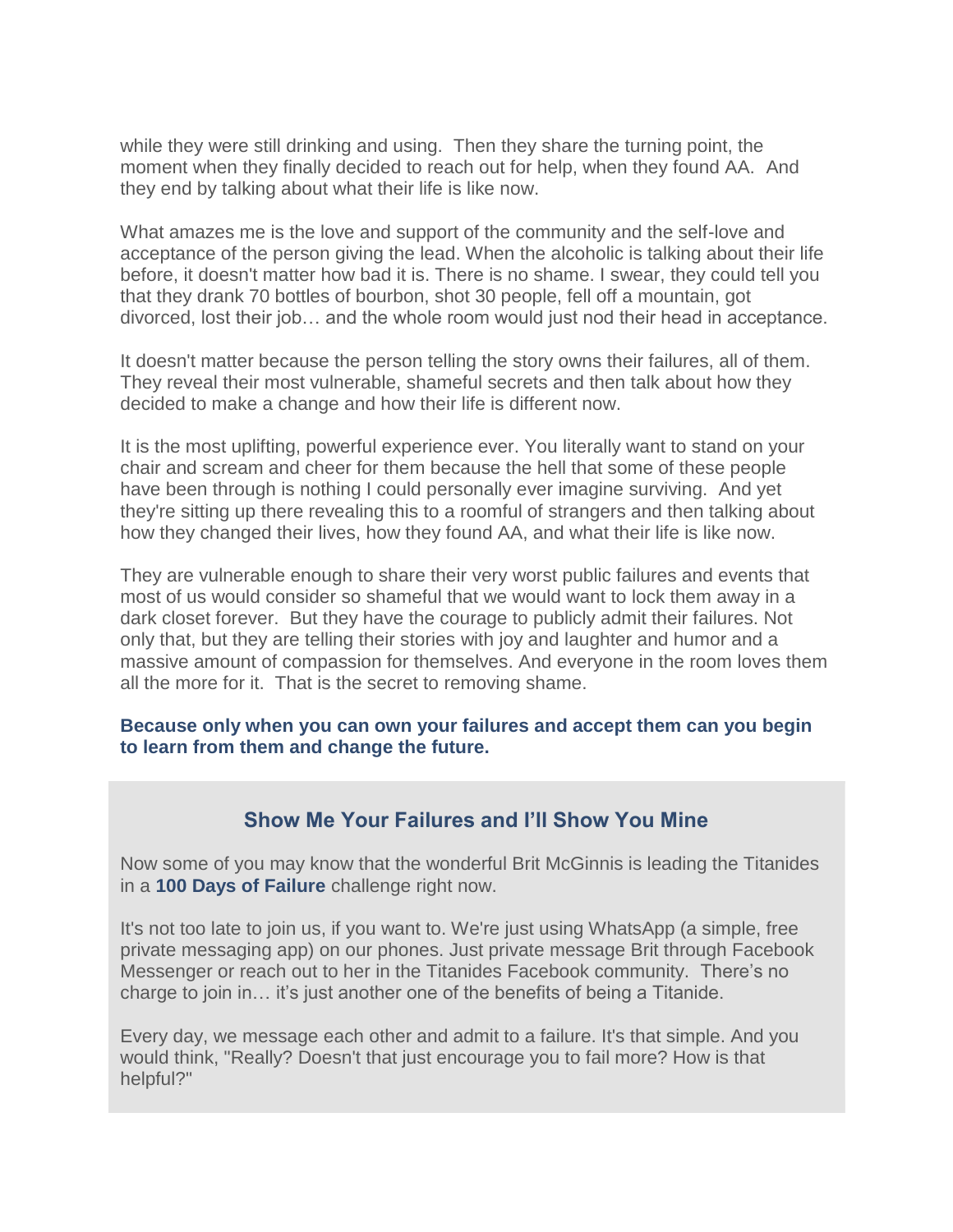It is so powerful to own your failures, to be vulnerable enough to admit them publicly to a safe and supportive group. This group is not going to judge you. This group is going to support you and say, "You've got this. Get back up on that horse and try again."

We have compassion for each other, and we are showing vulnerability. It takes away the shame and the fear of failure because you know you can admit it. You can try. You can fail. You can be human.

As one of the participants said recently, "I'm continually amazed at the resilience of everyone in this group. Everybody has 'stuff' and yet generously offers help and support to anyone else without blinking."

I promise you, there will be other women there to accept you, failures and all. You see, I think our fear of failure comes from the fear of someone finding out that we failed, our fear of being publicly shamed and embarrassed. At least that is what is true for me.

If I can take away that fear, if I can make it safe to fail, if I can talk about my failures with humor and kindness toward myself instead of that harsh, judging, critical bitch, then the fear lessens. It never goes away completely. Every time I try something new, like launching the Titanides, I am terrified, still, of publicly failing. I am still that high school girl who's terrified that you'll find out that my dad is sitting on a bar stool up at the Little Owl instead of being at home looking like a Norman Rockwell portrait.

But knowing that you all are here, knowing that you can forgive my failures, knowing that you can accept me despite my failures, gives me the courage to try things that I have never tried before. It gives me the courage to try writing a newsletter or doing video blogs or launching an organization of women in the direct response industry. You all give me the courage to fail over and over again.

# **Just Do It Scared.**

This weekend, I was on Facebook briefly trying to catch up with messages from you all in the group. I came across a live video from one of our Titanides, Pam Murrell Crowder. She too was talking about this fear of failure, and she had this great line, which I loved. She said, "Just do it scared."

You know, Nike's "Just do it" ad drives me nuts! As if I'm just supposed to haul myself up by my bootstraps and go run a marathon or something. But what I love about the motto "Just do it scared" is that it acknowledges the fear of trying something new. Taking a risk is scary. It's never not going to be scary. But the truth is, we can just do